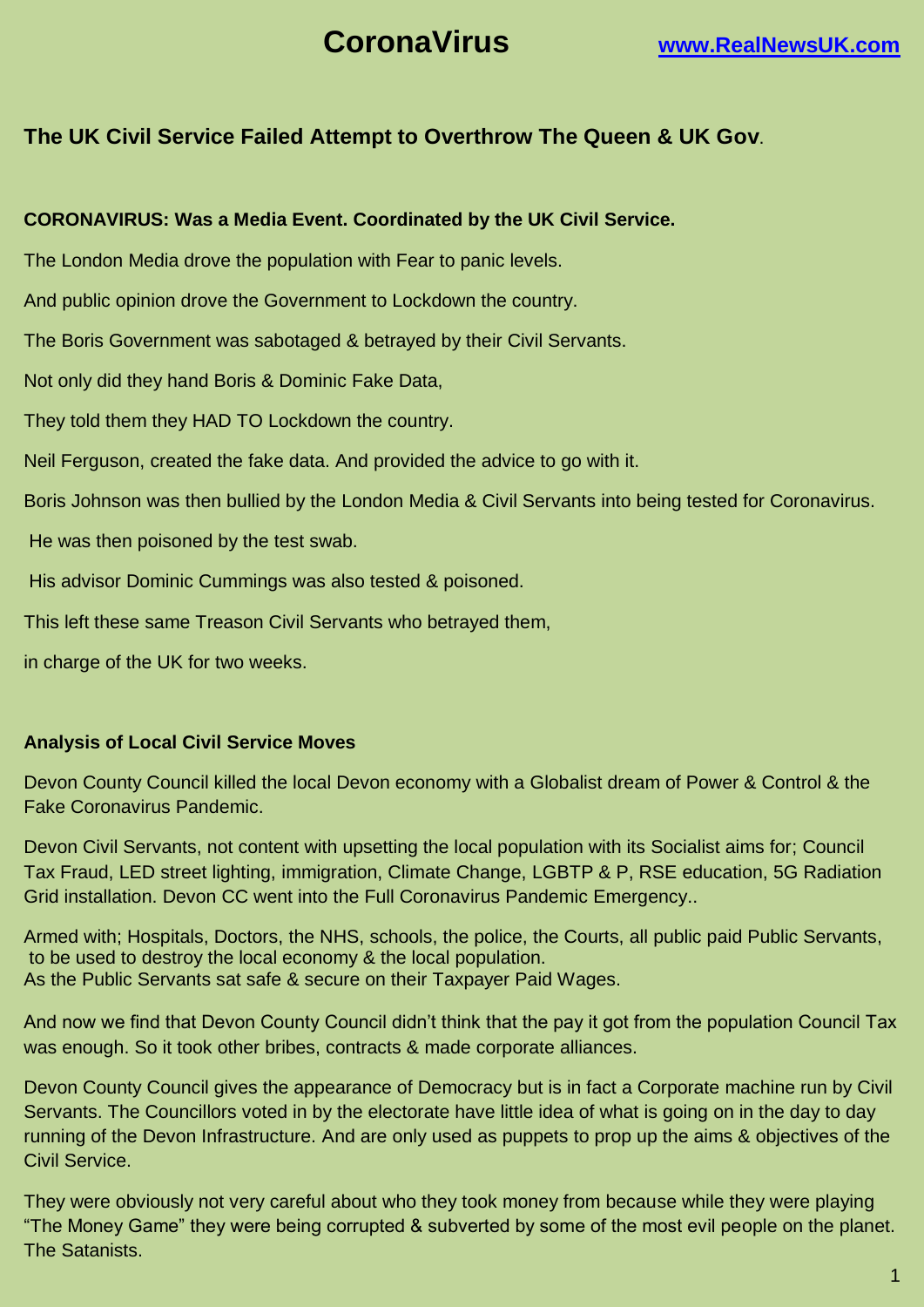# **The Labour Party Globalists Join the Civil Service** Globalists

Which brings us to Exeter & its' City Council.

Like Devon County Council it is steeped in tradition & with a multitude of Ancestral Families to support.

Exeter's conversion into a Sanctuary City is clandestine & well hidden. How many people in Exeter are aware that Exeter is a Sanctuary City or what a Sanctuary City actually is.

To confuse people more & to provide more charade to the facts Exeter is in fact a City of Sanctuary which has a Charity registration.

Unless you know that criminals use Charities to launder money you would not know the significance of "a Charity."

A Charity can receive donations from anonymous or shielded doners who can then suggest the direction the Charity should take.

# **Globalists vs Nationalists**

Like paying "The Charity" £10,000 for every immigrant the Council accepts.

Like paying for a Mosque to be built in the town or a new town for immigrants.

Like the destruction of Christianity & working class ethics.

Exeter's conversion appears to be an alliance with many dubious financiers, like the United Nations & George Soros.

This then leads us on to Exeters' MP Ben Bradshaw who is not shy about admitting that he is a member of the George Soros Open Society project. Open Society is famous world wide for its finance of what you might call "A Closed Society."

He seems to be very indulgent in financing; the Syrian migrant flood into Europe, AntiFa, Black Lives Matter & other anti Democracy movements.

Strange then that here we have in the middle of Devon an amoral financier calling the shots at Exeter & Devon Councils.

The United Nations, who used to be an icon of honesty & balance has been corrupted by an intake of evil controllers who have used its offices to build on its Globalist Aims to Rule The World.

I should point out here that psychopaths are not the best people to Rule The World & should be avoided at

all costs. Their paranoia if uncontrolled can lead to homicidal losses of control.

# **The Main Stream Media Attack on the Western Populations**.

.Towards the end of May 2020 more statistics started arriving from the USA & Europe which showed the Coronavirus Pandemic not only had a death rate lower than claimed by UK/US Civil Service sources but actually no different to the annual flu.

The USA data showed a death rate of 0.26% of the population (graph) which is average on an annual analysis.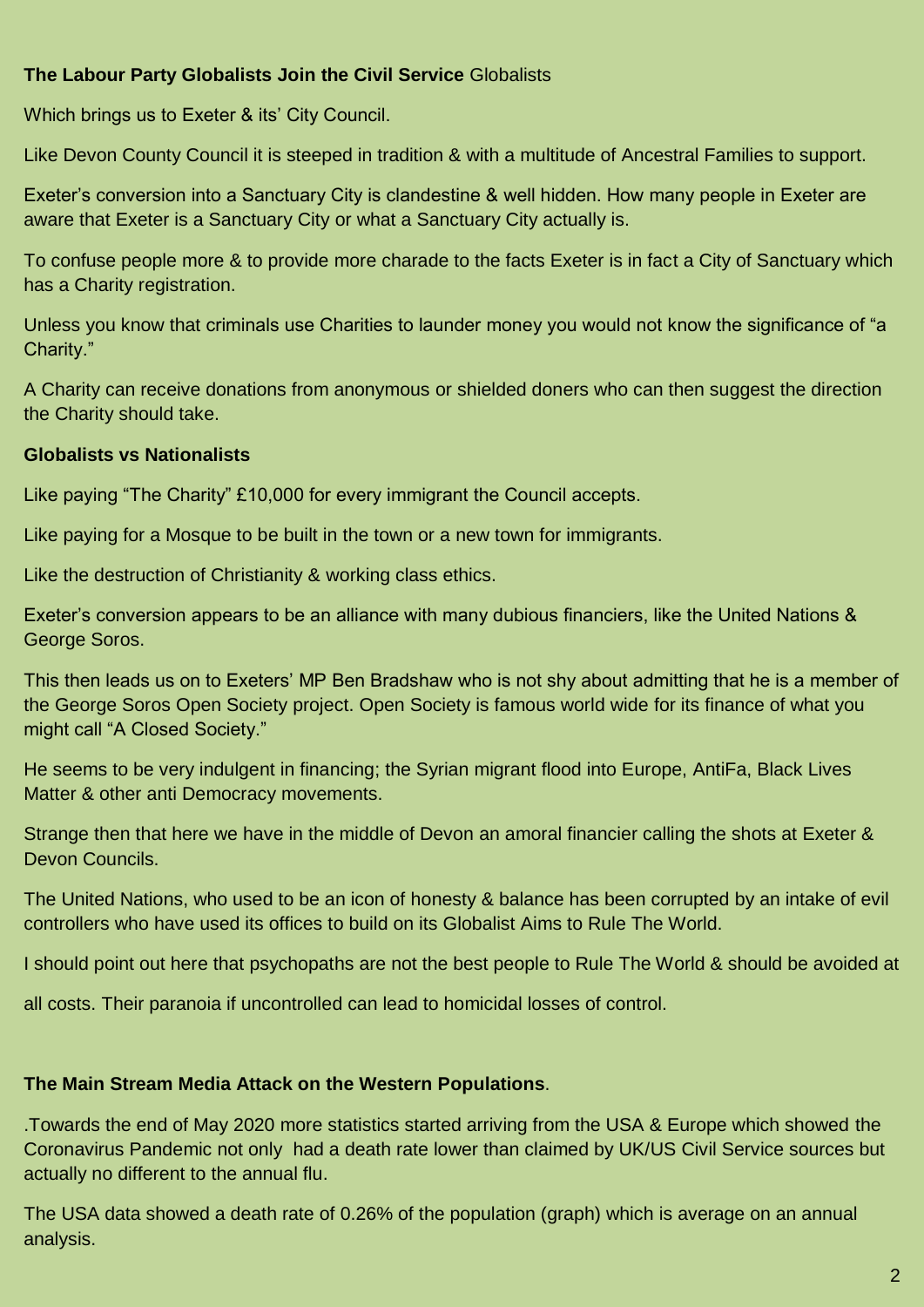The German government also leaked an analysis document which showed that the Corona virus Pandemic was no more than a Media Event with no basis in reality.

UK Nurses & Doctors who worked in Hospitals were starting to say that their Hospitals were half empty. Facebook contacts with local Doctors & Nurses showed that they were not at all busy. In fact the wards & emergency rooms were empty. The only problem they had was the 2 metre social distancing.

Also the Nightingale temporary hospitals put up by local councils were completely empty.

Another source of light in an overwhelming sheet of Media darkness arrived when an ex Google computer coder analysed Neil Fergusons Coronavirus data. On analysis the data which not only Locked down the UK but all western nations including the USA was FAKE. The data which destroyed the World Economy was FAKE.

It was FAKE because it was badly coded & created a program that gave a selection of outcomes, thereby making it useless for scientific analysis.

Neil Ferguson, who had already become famous as Mr Lockdown when he was caught breaking his own lockdown regulations by shagging someone elses' wife, now became the man that killed a million by locking down the Western world & destroying the Western Economy. But strangely the Devon & Cornwall Police, who are also Civil Servants employed & paid by Devon County Council said this crime was above their pay grade.

Are Civil Servants above the law & outside of the UK Legal System. Are all UK Civil Servants Licensed to kill?

The London Media went into Total Meltdown Diversion mode stirring up the population with Fear & Panic to hold the line on Social Distancing, Lockdown at Home, claiming it was Your Civic Duty to Self Isolate. Your Civic Duty to Test & Trace, Your Civic Duty to Vaccinate.

More extreme examples were the outing of people who went out to exercise twice a day, people travelling to the beach & illegal family picnics. Also sex was banned out side of your family home promoting jokes about promoting Paedophilia & incest. Going to work became a crime in their eyes. But strangely they never mentioned Neil Ferguson again.

# **The Western Main Stream Media Are at War. The Western populations Are The Enemy**

The Globalist Anti Brexit London Main Stream Media assisted the Globalist Anti Brexit Civil Servants at all times. The population of the UK was caught in a strategic pincer movement of Fear & panic, social destruction, imprisonment & psychological warfare.

The government was also caught in a trap on all sides. Not only did they have The Media & their Civil Servants attacking them on daily basis, they had to give daily briefings to the public on television while the political parliamentary opposition, a rag tag bunch of bribed Labour & Tory chancers took pot shots at them.

This was to create the impression, exaggerated by the Media Foghorns, that this was a government that was out of its depth & couldn't cope.

More balanced minds might have thought of helping the Government in a time of National Emergency.

But actually the Media, the secret Globalist politicians, the proEU Labour party & The Socialist Civil Service had all decided that THEY WERE RIGHT & this government & Brexit must go. Fuck the election. WE KNOW BEST.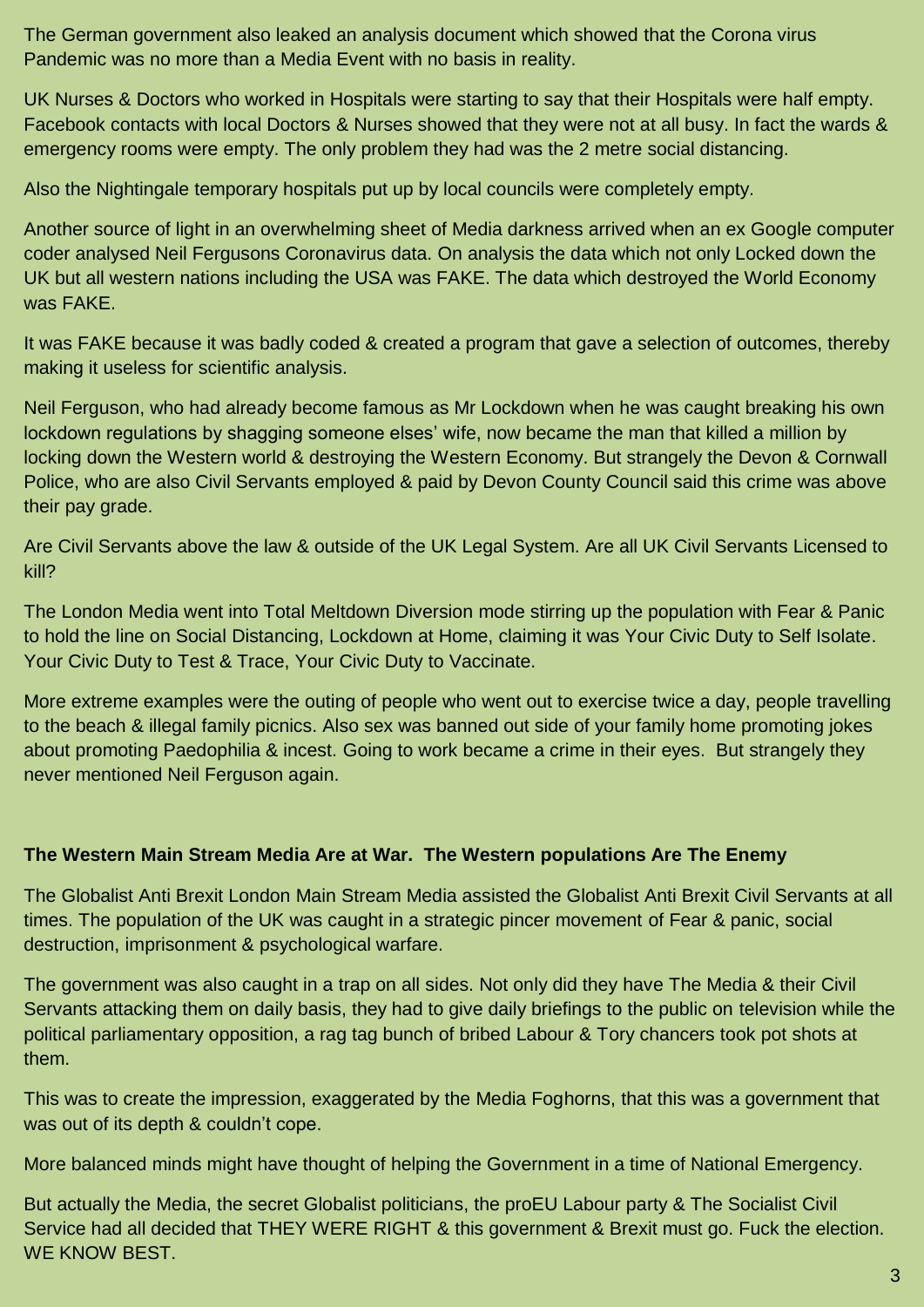So The London Media continued its self destruction by pulling more rabbits out of its magic hat by making up more & more ludicrous stories & turning them into major Epic Drama.

After having ignored the crimes of Neil Ferguson, the destruction of the world economy & the daily re evaluation of The Coronavirus Epidemic as Fake they picked on Dominic Cummings for their Shame & Splat target. Dominic Cummings, who had been poisoned in Downing Street, had taken his family back home to Durham to his parents place for child care.

Social media forces, (The British Army?) then backed this up with Twitter attacks on #Cummings to resign which went on for weeks on all BBC, ITV, Channel 4 Sky News broadcast. A 24 Hour outpouring of a minor story turned into complete diatribe of excrement. How low can The Media Sink?

Facebook & YouTube blocked videos from Doctors & journalists who verified CoronaVirus as a Non Event.

#### **Globalist vs Nationalist**

One of the greatest betrayals by The London Media has been to keep the Left vs Right, Labour vs Tory political dialogue going.

In fear of confusing the public with the realities of Brexit they have always avoided moving on to the more realistic assessment of Globalist vs Nationalist.

According to The Media, Nationalists are far right extremists who will use violence & racism to complete their aims.

There are still quite a lot of the UK population who remember when Britain was a nation to be proud of & that Nationalism was another way of flying the Union Jack & supporting The Queen.

But the Brexit movement wasn't born out of Nationalism but out of EU Corruption & idealogical stupidity.

In their egotistical minds they thought they could create a new reality of Socialism & Equality. Unfortunately this Socialism, like all other Socialisms, on closer inspection turned out to be Fascist Power & Control by a corrupt elite.

#### **Ruling the World, Fascist Power & Control,**

If you look at the destruction of The Labour Party at the last election you may not be aware that it is not only Labour Councils who support EU Globalism.

In fact the confidence of The Labour Party after the last election loss seemed to be badly judged.

But did they know something that we didn't. Did they know, for instance, that they have thousands of UK pro EU Civil Servants in local cities & towns & County Councils, waiting to take up their baton for a Socialist Globalist World Government?

#### **The United Nations**

The United Nations is always used by the Globalists as an icon of morality to pursue their aims.

They will utter the words; The United Nations say..." and suddenly all opposition falls away.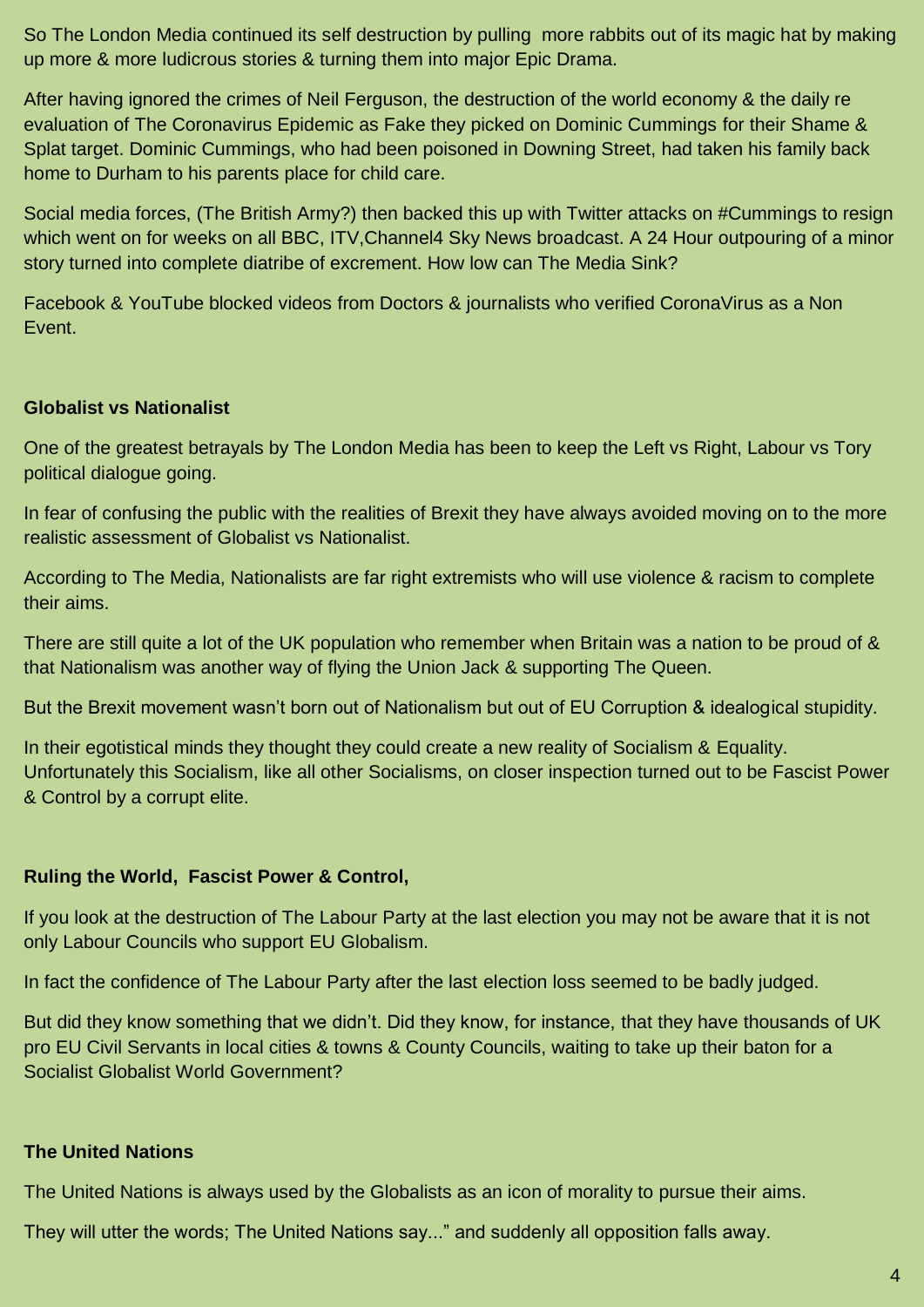But in truth, the United Nations has resorted to Crimes Against Humanity, altering Duoma inspectors reports (triggering NATO bombing of Syria), hiding 5G Radiation Danger reports while saying it was safe & a catalogue of Climate Change false data.,

They of course fail to admit that the United Nations administration has been infiltrated by some of the most evil people on the planet. People so evil that even Presidents & The Pentagon will not mention their names or the fact that they are Satanists who want to destroy humanity.

Strange then that all these Civil Servants who have all the latest communications in the world at their finger tips never realised that they were working for someone who wanted to kill off 90% of the world population in World War Three.

#### **Devon County Council exposed as a UN Puppet**

Devon County Council was exposed many times as a covert United Nations socialist puppet regime.

I guess we should have realised the lunatics had been let out of the asylum when they banned light bulbs.

Quite amusing on one level but in reality we exchanged a 30p light bulb for a low cost, low energy bulb which cost £3. They break every year, require an in built transformer cricuit board & are the wrong frequency for our brains, cause eye cataracts, blindness & don't light up a full spectrum for vision.

#### **The Civil Servants who Serve & Protect but want to kill you**.

Still it was quite easy for Devon County Civil Servants to overcome the problems with light bulbs, they just closed down the Trading Standards Department & told the Public Service local Hospital Workers to keep their mouths shut.

#### **The creation of a new reality**.

So they then put up LED lamp posts in our streets telling us that they saved electricity & therefore cut the cost of the Council Tax.

And then Devon Civil Servants secretly authorised & added 5G Base Units to these residential Street Lamp posts. 5G base Units which were plug and play. They could change them to suit any technology in just a few minutes.

One day it could be a light sensor & then the next a Smart Meter data hub. Then a 5G phone tramsitter/receiver. Then the Internet of Things track & trace of every household electric device.

And eventually of course a Radiation Weapon for blanket surveillance, identify & kill (only terrorists of course) .....

# **The Devon County Council "Climate Emergency."**

Devon's Climate Emergency seemed to be another step into insanity for the Devon Civil Service.

But then, one man's insanity is another man's reality. So here we go with yet another Fake Financial Scam.

So what actually happened?

Devon County Council authorised £250,000 of Taxpayers money for The Climate Emergency.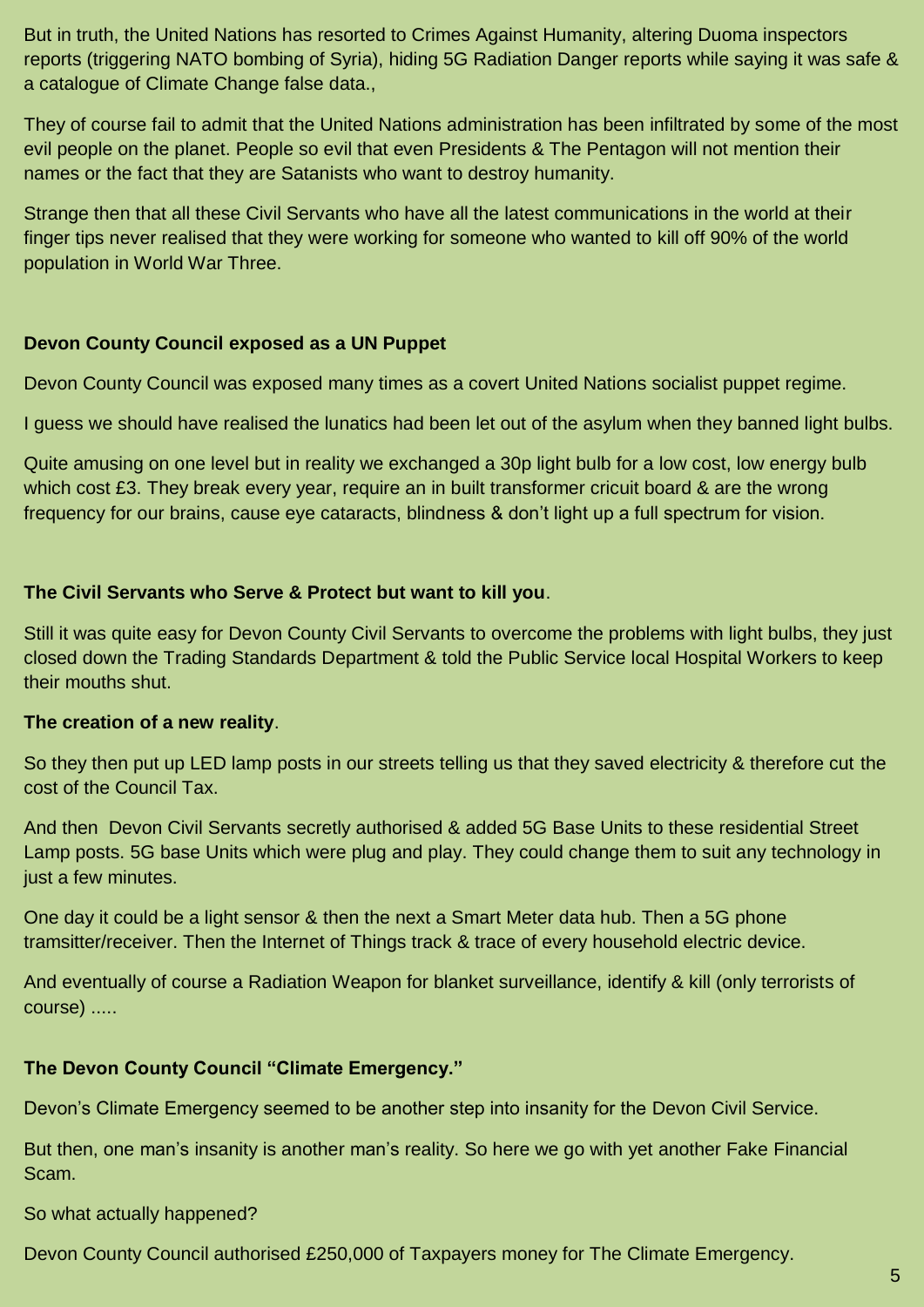Bingo! you might think, but no, what did they do next.

They set up Climate Meetings to discuss The Climate Initiative (United Nations) with every other County & City Council in Devon. Every Council provided a Climate coordinator to attend meetings & report back to their Council.

Then they invited other Public Service organisations to attend these meetings; County Courts, The Police The Hospitals, Doctors, Civic Leaders etc.

So here we have the Civil Servants & Public Servants in Devon attending meetings on Taxpayers money, for half a day a week.

So what did they discuss?

The Climate Initiative is a plan for coordinating local Public Service organisations to combat The Climate Emergency.

Coordination probably included the "necessity" to combine Public Information & Public Data......

Combining Public Data. Now that rings a bell.

So they then get hold of all our "Public Data" from the NHS, Doctors Surgery, police records, our occupation, employer, Tax Code, Council Tax Bills, Energy Bills, Phone Bills, our credit card payments, our passport travel history, our DVLC car registration, our Facebook, Twitter, Google identities, our shopping history & then put it all on one big Database (at a cost of £250,000?)

All for the Climate Emergency? I don't think so.

This is the evil United Nations paranoid plan to track, trace & control every person on the planet. And then to "Score" them for compliance with The Globalist Socialist State wishes.

This would probably seem a bit farfetched to most readers who rely on the Main Stream Media for information. But to others who have read The United Nations Agenda 21/30, The United Nations JADE HELM exercise, The Pentagon paper on Controlling The Human Domain, The Cameron Crime Cartels Infrastructure Act 2015 etc it is not farfetched at all.

And now the Devon County Council **Fusion Doctrine** had united the whole of the Public Service & the Civil Service against the enemy; The Population of Devon.

Just in time for The Coronavirus Pandemic & Lockdown.

# **Devons' Fake Lockdown**

Whether Devon County Council is going to release the County from Lockdown, or ignore all the evidence & force a continued imprisonment, is at this time unknown.

The Media reports the Socialist Labour Party, The Teachers Unions & of course The Globalist Anti Brexit Media will do all in their power to destroy an end to the Lockdown.

Devon County has its fingers on the controls of; the schools, the police, the bus & train services, the roads, If the children don't go back to school, the parents can't go back to work.

Is Devon CC. going to accept reality or wait for its foreign benefactors to exact more punishment or even hold out for ever to bring down the UK Government?